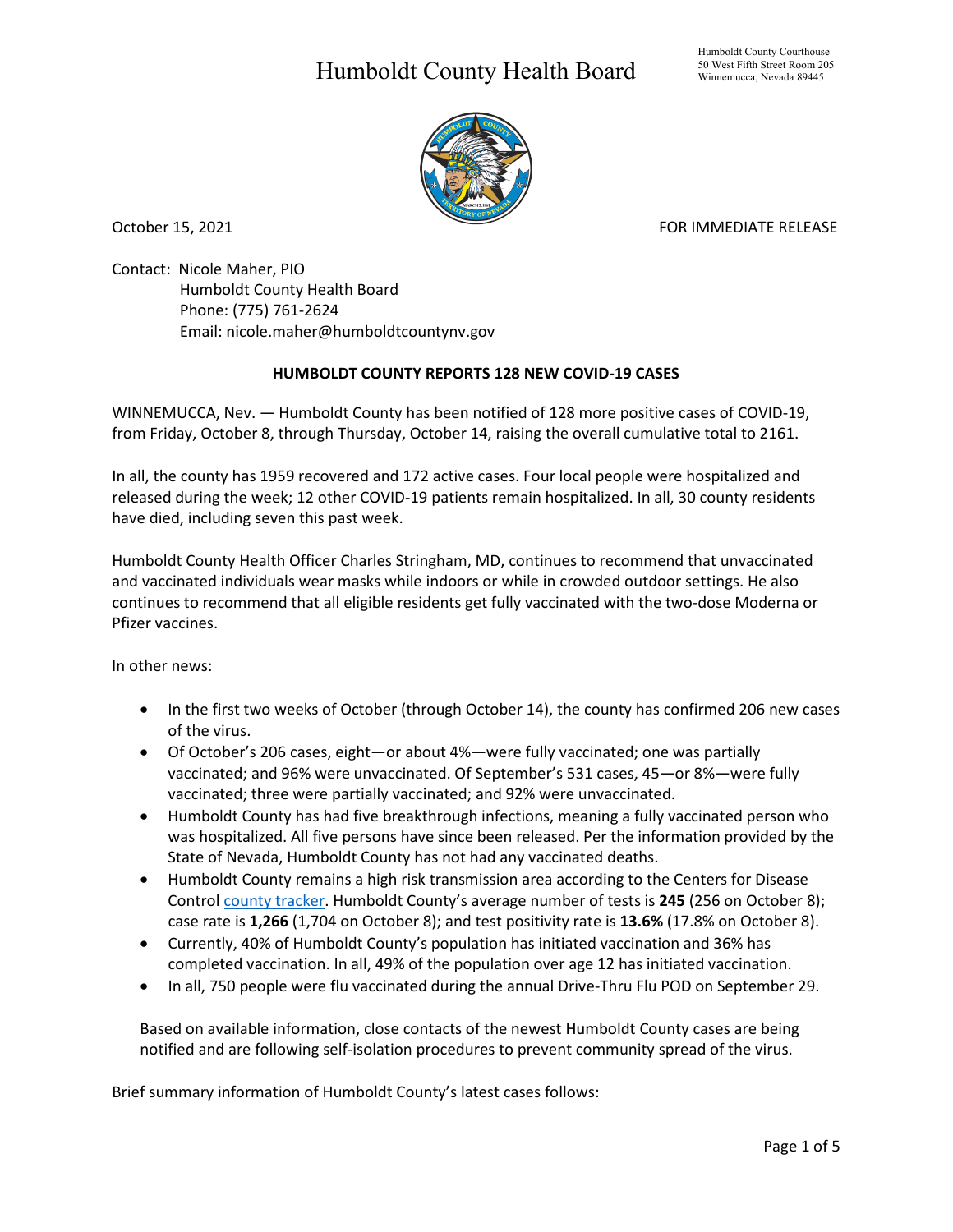| Case # | Gender | <b>Age Range</b> | <b>Contact</b>      | <b>Status</b>         |
|--------|--------|------------------|---------------------|-----------------------|
| 2034   | Man    | 50s              | Under investigation | Self-isolating        |
| 2035   | Woman  | 50s              | Under investigation | <b>Deceased</b>       |
| 2036   | Woman  | 60s              | Under investigation | Self-isolating        |
| 2037   | Man    | 30 <sub>s</sub>  | Under investigation | Self-isolating        |
| 2038   | Woman  | 20s              | Under investigation | Self-isolating        |
| 2039   | Woman  | 50s              | Under investigation | Self-isolating        |
| 2040   | Woman  | 60s              | Under investigation | Self-isolating        |
| 2041   | Man    | 60s              | Under investigation | Self-isolating        |
| 2042   | Woman  | 30 <sub>s</sub>  | Under investigation | Self-isolating        |
| 2043   | Woman  | 20s              | Under investigation | Self-isolating        |
| 2044   | Man    | 30 <sub>s</sub>  | Under investigation | Self-isolating        |
| 2045   | Woman  | 70s              | Under investigation | Self-isolating        |
| 2046   | Woman  | 70s              | Under investigation | Self-isolating        |
| 2047   | Man    | 30 <sub>s</sub>  | Under investigation | Self-isolating        |
| 2048   | Woman  | 50s              | Under investigation | Self-isolating        |
| 2049   | Woman  | 60s              | Under investigation | Self-isolating        |
| 2050   | Female | Teen             | Under investigation | Self-isolating        |
| 2051   | Woman  | 30s              | Under investigation | Self-isolating        |
| 2052   | Woman  | 40s              | Under investigation | Self-isolating        |
| 2053   | Woman  | 20s              | Under investigation | Self-isolating        |
| 2054   | Man    | 70s              | Under investigation | Self-isolating        |
| 2055   | Woman  | 20s              | Under investigation | Self-isolating        |
| 2056   | Man    | 80s              | Under investigation | *Past Hospitalization |
| 2057   | Female | Child            | Under investigation | Self-isolating        |
| 2058   | Woman  | 40s              | Under investigation | Self-isolating        |
| 2059   | Man    | 60s              | Under investigation | Self-isolating        |
| 2060   | Woman  | 60s              | Under investigation | Self-isolating        |
| 2061   | Woman  | 40s              | Under investigation | Self-isolating        |
| 2062   | Man    | 80s              | Under investigation | Hospitalized          |
| 2063   | Woman  | 70s              | Under investigation | Self-isolating        |
| 2064   | Man    | 60s              | Under investigation | Self-isolating        |
| 2065   | Female | Teen             | Under investigation | Self-isolating        |
| 2066   | Man    | 40s              | Under investigation | Self-isolating        |
| 2067   | Man    | 60s              | Under investigation | Self-isolating        |
| 2068   | Male   | Child            | Under investigation | Self-isolating        |
| 2069   | Man    | 50s              | Under investigation | Self-isolating        |
| 2070   | Woman  | 30 <sub>s</sub>  | Under investigation | Self-isolating        |
| 2071   | Male   | Child            | Under investigation | Self-isolating        |
| 2072   | Female | Teen             | Under investigation | Self-isolating        |
| 2073   | Man    | 50s              | Under investigation | *Past Hospitalization |
| 2074   | Woman  | 70s              | Under investigation | Hospitalized          |
| 2075   | Woman  | 40s              | Under investigation | Hospitalized          |
| 2076   | Woman  | 40s              | Under investigation | Self-isolating        |
| 2077   | Man    | 20s              | Under investigation | Self-isolating        |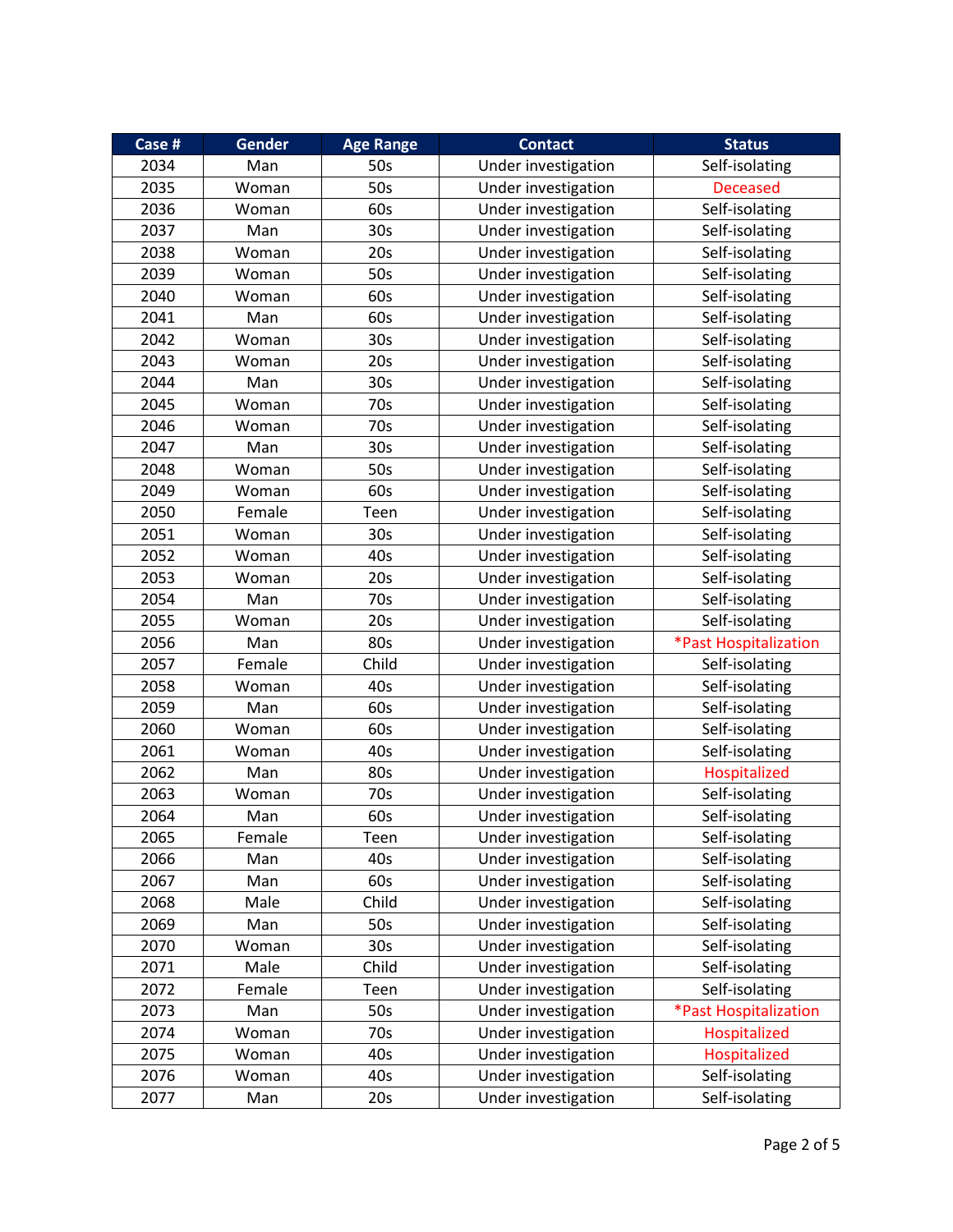| 2078 | Woman  | 40s             | Under investigation | Self-isolating   |
|------|--------|-----------------|---------------------|------------------|
| 2079 | Man    | 30 <sub>s</sub> | Under investigation | Self-isolating   |
| 2080 | Woman  | 20s             | Under investigation | Self-isolating   |
| 2081 | Male   | Child           | Under investigation | Self-isolating   |
| 2082 | Woman  | 20s             | Under investigation | Self-isolating   |
| 2083 | Man    | 30s             | Under investigation | Self-isolating   |
| 2084 | Woman  | 20s             | Under investigation | Self-isolating   |
| 2085 | Man    | 30 <sub>s</sub> | Under investigation | Self-isolating   |
| 2086 | Woman  | 40s             | Under investigation | Self-isolating   |
| 2087 | Female | Teen            | Under investigation | Self-isolating   |
| 2088 | Man    | 20s             | Under investigation | Self-isolating   |
| 2089 | Woman  | 40s             | Under investigation | Self-isolating   |
| 2090 | Woman  | 40s             | Under investigation | Self-isolating   |
| 2091 | Woman  | 50s             | Under investigation | Self-isolating   |
| 2092 | Man    | 40s             | Under investigation | Self-isolating   |
| 2093 | Man    | 30 <sub>s</sub> | Under investigation | <b>Recovered</b> |
| 2094 | Female | Teen            | Under investigation | Self-isolating   |
| 2095 | Woman  | 50s             | Under investigation | Self-isolating   |
| 2096 | Woman  | 70s             | Under investigation | Self-isolating   |
| 2097 | Man    | 40s             | Under investigation | Hospitalized     |
| 2098 | Woman  | 50s             | Under investigation | Self-isolating   |
| 2099 | Man    | 40s             | Under investigation | Self-isolating   |
| 2100 | Woman  | 20s             | Under investigation | Self-isolating   |
| 2101 | Woman  | 30 <sub>s</sub> | Under investigation | Self-isolating   |
| 2102 | Woman  | 80s             | Under investigation | Self-isolating   |
| 2103 | Female | Teen            | Under investigation | Self-isolating   |
| 2104 | Male   | Teen            | Under investigation | Self-isolating   |
| 2105 | Woman  | 40s             | Under investigation | Self-isolating   |
| 2106 | Female | Teen            | Under investigation | Self-isolating   |
| 2107 | Male   | Teen            | Under investigation | Self-isolating   |
| 2108 | Woman  | 20s             | Under investigation | Self-isolating   |
| 2109 | Male   | 20s             | Under investigation | Self-isolating   |
| 2110 | Woman  | 30 <sub>s</sub> | Under investigation | Self-isolating   |
| 2111 | Man    | 30 <sub>s</sub> | Under investigation | Self-isolating   |
| 2112 | Woman  | 30 <sub>s</sub> | Under investigation | Self-isolating   |
| 2113 | Man    | 40s             | Under investigation | Self-isolating   |
| 2114 | Man    | 50s             | Under investigation | Self-isolating   |
| 2115 | Woman  | 30s             | Under investigation | Self-isolating   |
| 2116 | Man    | 20s             | Under investigation | Self-isolating   |
| 2117 | Female | Teen            | Under investigation | Self-isolating   |
| 2118 | Male   | Teen            | Under investigation | Self-isolating   |
| 2119 | Woman  | 40s             | Under investigation | Self-isolating   |
| 2120 | Male   | Teen            | Under investigation | Self-isolating   |
| 2121 | Woman  | 20s             | Under investigation | Self-isolating   |
| 2122 | Woman  | 70s             | Under investigation | Self-isolating   |
| 2123 | Man    | 50s             | Under investigation | Self-isolating   |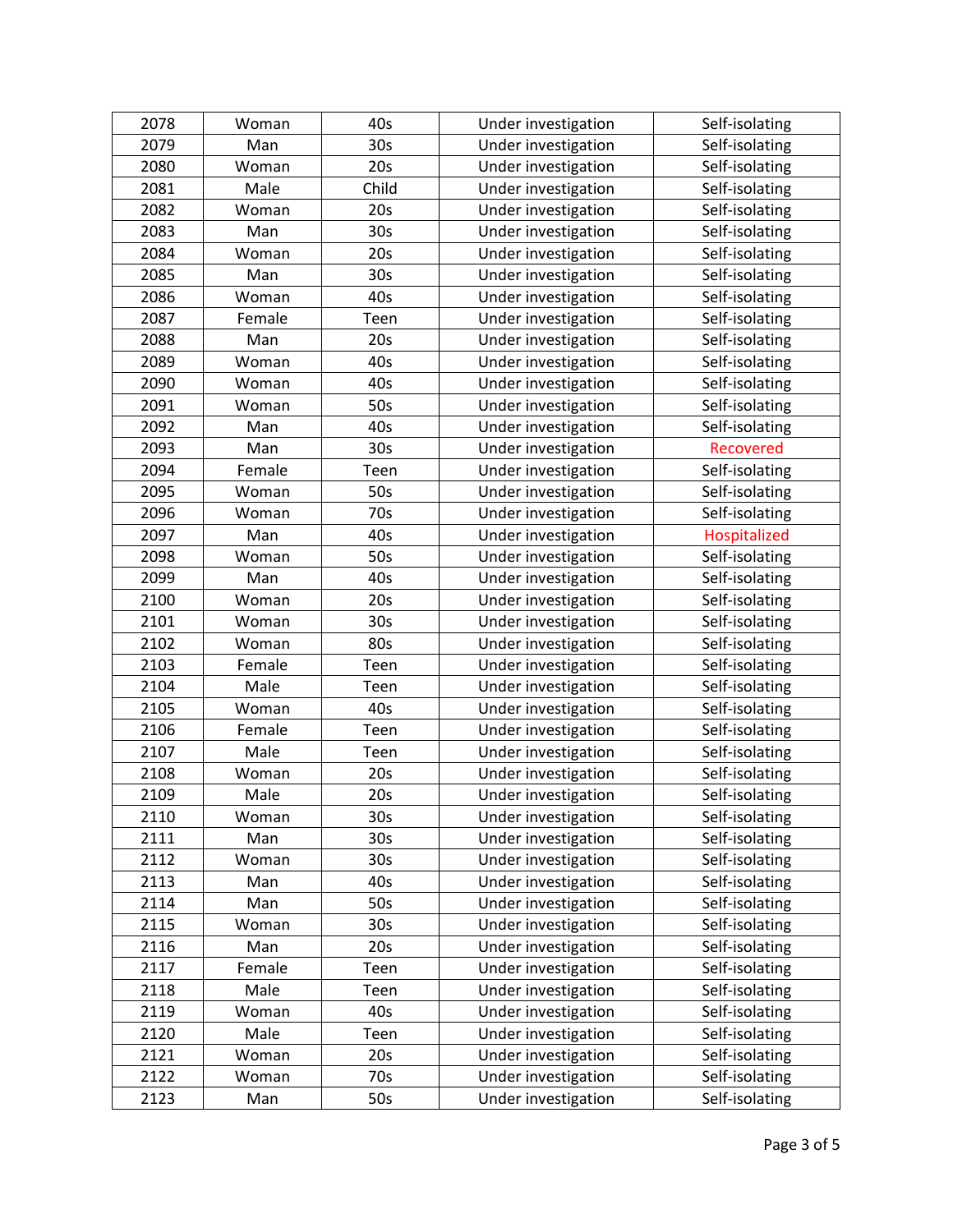| 2124 | Woman  | 80s             | Under investigation | Self-isolating  |
|------|--------|-----------------|---------------------|-----------------|
| 2125 | Man    | 70s             | Under investigation | Self-isolating  |
| 2126 | Man    | 70s             | Under investigation | <b>Deceased</b> |
| 2127 | Female | Teen            | Under investigation | Self-isolating  |
| 2128 | Woman  | 20s             | Under investigation | Self-isolating  |
| 2129 | Female | Teen            | Under investigation | Self-isolating  |
| 2130 | Man    | 30 <sub>s</sub> | Under investigation | Self-isolating  |
| 2131 | Man    | 40s             | Under investigation | Self-isolating  |
| 2132 | Male   | Teen            | Under investigation | Self-isolating  |
| 2133 | Male   | Child           | Under investigation | Self-isolating  |
| 2134 | Man    | 60s             | Under investigation | Self-isolating  |
| 2135 | Woman  | 30 <sub>s</sub> | Under investigation | Self-isolating  |
| 2136 | Man    | 30 <sub>s</sub> | Under investigation | Self-isolating  |
| 2137 | Man    | 60s             | Under investigation | Self-isolating  |
| 2138 | Man    | 50s             | Under investigation | Self-isolating  |
| 2139 | Male   | Teen            | Under investigation | Self-isolating  |
| 2140 | Woman  | 40s             | Under investigation | Self-isolating  |
| 2141 | Man    | 30 <sub>s</sub> | Under investigation | Self-isolating  |
| 2142 | Man    | 60s             | Under investigation | Self-isolating  |
| 2143 | Woman  | 30 <sub>s</sub> | Under investigation | Self-isolating  |
| 2144 | Man    | 20s             | Under investigation | Self-isolating  |
| 2145 | Woman  | 30 <sub>s</sub> | Under investigation | Self-isolating  |
| 2146 | Man    | 40s             | Under investigation | Self-isolating  |
| 2147 | Man    | 70s             | Under investigation | Self-isolating  |
| 2148 | Woman  | 20s             | Under investigation | Self-isolating  |
| 2149 | Man    | 20s             | Under investigation | Self-isolating  |
| 2150 | Man    | 50s             | Under investigation | Self-isolating  |
| 2151 | Man    | 20s             | Under investigation | Self-isolating  |
| 2152 | Woman  | 80s             | Under investigation | Hospitalized    |
| 2153 | Man    | 60s             | Under investigation | Self-isolating  |
| 2154 | Man    | 20s             | Under investigation | Self-isolating  |
| 2155 | Man    | 30 <sub>s</sub> | Under investigation | Self-isolating  |
| 2156 | Woman  | 40s             | Under investigation | Self-isolating  |
| 2157 | Man    | 60s             | Under investigation | Self-isolating  |
| 2158 | Man    | 20s             | Under investigation | Self-isolating  |
| 2159 | Man    | 60s             | Under investigation | Self-isolating  |
| 2160 | Male   | Child           | Under investigation | Self-isolating  |
| 2161 | Man    | 60s             | Under investigation | Hospitalized    |

\*Past hospitalization means the person was hospitalized sometime during the past week (since the previous reporting period) but has since been released.

The following vaccination opportunities are available to Humboldt County residents: